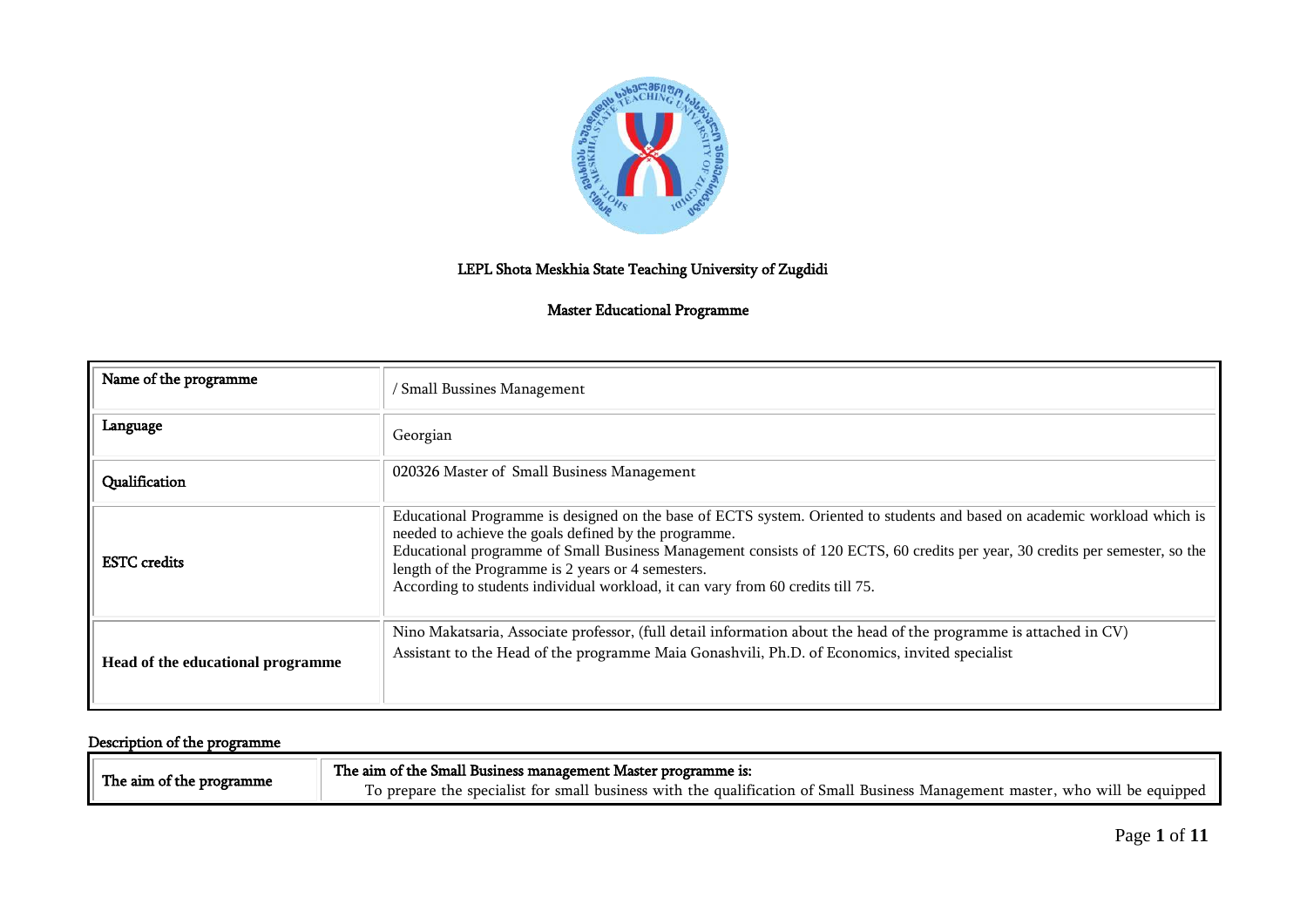|                                                                                      | with the knowledge and skills needed for national and international labor markets, with appropriate competencies. The graduate will<br>have the systematic and deep knowledge of small business management, skills for creating new ideas, to look for the original ways of<br>problem-solving, skills of individual works. The programme aims to prepare the specialists who will have deep knowledge and<br>practical skills of small business functions, research methods, investment management; marketing works of small business, organizing<br>statement, financial and innovative management systems. The graduate will have the knowledge of legal acts related to the business<br>sphere and their usage in practice. Skills in using knowledge in the new, unpredictable and multidisciplinary environment. Skills of<br>taking into consideration economic potential of the country and complex understanding of the importance of small business meaning<br>in economics. Ability to plan the research work individually in small business, to make a judgment on the base of arguments, prepare<br>the presentation by using IT technologies and to share the knowledge with the audience, professional society, the ability to take part in<br>the process of formation values.<br>The graduate of the programme will be able to carry their successful career in the field, and carry on their study procedure in<br>doctorate, to react on the changes rapidly, quick adaptation and realize their knowledge in the society. |
|--------------------------------------------------------------------------------------|-----------------------------------------------------------------------------------------------------------------------------------------------------------------------------------------------------------------------------------------------------------------------------------------------------------------------------------------------------------------------------------------------------------------------------------------------------------------------------------------------------------------------------------------------------------------------------------------------------------------------------------------------------------------------------------------------------------------------------------------------------------------------------------------------------------------------------------------------------------------------------------------------------------------------------------------------------------------------------------------------------------------------------------------------------------------------------------------------------------------------------------------------------------------------------------------------------------------------------------------------------------------------------------------------------------------------------------------------------------------------------------------------------------------------------------------------------------------------------------------------------------------------------------------------|
| Programme prerequisite                                                               | To enter the Master educational programme of Small Business management able person having Bachelor degree in the field who passed<br>the common master examination and exams in teaching university. (test in a foreign language (English) and interview in the field.<br>Those who would like to enter the educational programme of Small business management must fill the test in foreign language<br>(English) level B2.<br>Those who will have the appropriate certificate on the level B2 (issued by the international organization) or during the first cycle of<br>the academic programme (Bachelor) gained the credits in a foreign language will be freed from the exams of a foreign language. Or<br>will have the certificate issued by the Shota Meskhia State Teaching University of Zugdidi on the level B2.<br>To enter the programme without passing examinations possible according to the Georgian legislation.<br>To use the mobility to enter the programme possible twice in a year according to the rules and procedures and deadlines defined by<br>the National Center for educational quality enhancement and by the teaching university.                                                                                                                                                                                                                                                                                                                                                                           |
|                                                                                      | Knowledge and understanding<br>Master programme graduate has deep and systematic knowledge in small business management. Able to make a decision in the<br>changeable situation. To describe the financial and investment activities, to estimate them and manage them. Able to make research<br>work and advertisement. By using modern research methods able to make original ideas.<br>Understands specifics of small business, challenges in the management system understands legislations related to the business and<br>specifics of some sphere in business. Understands the difficulties in the modern business sphere and knows the ways of their solving.                                                                                                                                                                                                                                                                                                                                                                                                                                                                                                                                                                                                                                                                                                                                                                                                                                                                          |
| Learning outcomes<br>(the graduate of the Small<br><b>Business Management Master</b> | Applying knowledge<br>On the base of theoretical knowledge gained during the study the graduate will be able to do some practical works: analyze the<br>problems face small business, estimate them by using modern methods and approaches. In a new, unpredictable and multidisciplinary<br>environment make the strategy, investment politics, and marketing research according to the business environment. Able to estimate                                                                                                                                                                                                                                                                                                                                                                                                                                                                                                                                                                                                                                                                                                                                                                                                                                                                                                                                                                                                                                                                                                               |
| programme will have the                                                              | small business role in country economics. A small business management graduates able to choose the strategic position in the<br>economics of the firm. Able to prevent legislation problems in business. To look for the new and original ways of solving complex                                                                                                                                                                                                                                                                                                                                                                                                                                                                                                                                                                                                                                                                                                                                                                                                                                                                                                                                                                                                                                                                                                                                                                                                                                                                             |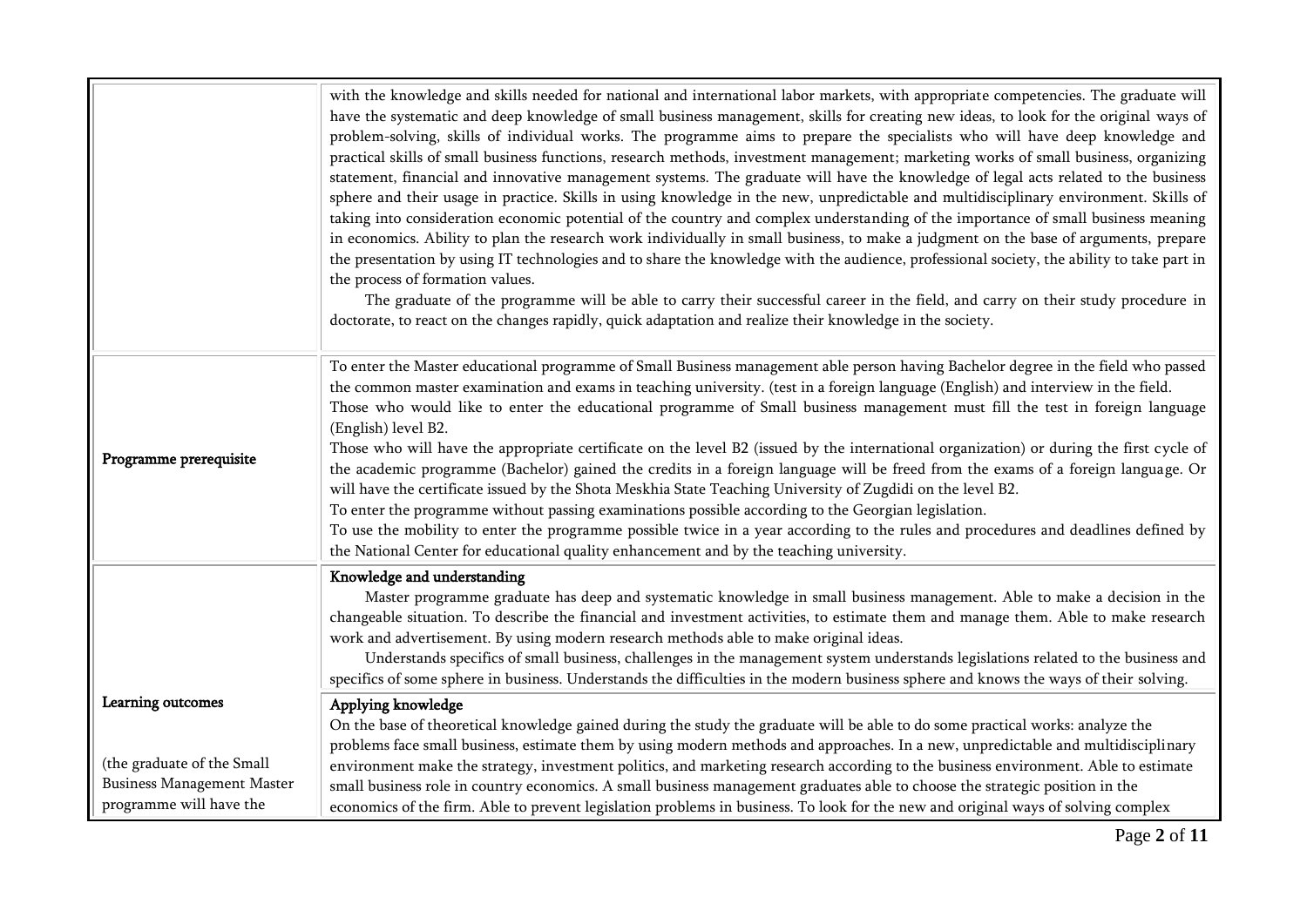| knowledge and general skills in<br>the field)  | problems. To make research individually by using new methods and approaches.                                                                                                                                                                                                                                                                                                                                                                                                                                                                                                                                                                                                                                                                                                                                                                                                                                                                                                                                                                                                                                                                                                                                                                                                                                                                                                                                                                                                                                                                                                                                                                                                                                        |
|------------------------------------------------|---------------------------------------------------------------------------------------------------------------------------------------------------------------------------------------------------------------------------------------------------------------------------------------------------------------------------------------------------------------------------------------------------------------------------------------------------------------------------------------------------------------------------------------------------------------------------------------------------------------------------------------------------------------------------------------------------------------------------------------------------------------------------------------------------------------------------------------------------------------------------------------------------------------------------------------------------------------------------------------------------------------------------------------------------------------------------------------------------------------------------------------------------------------------------------------------------------------------------------------------------------------------------------------------------------------------------------------------------------------------------------------------------------------------------------------------------------------------------------------------------------------------------------------------------------------------------------------------------------------------------------------------------------------------------------------------------------------------|
|                                                | Make a judgment<br>Te graduate will have the ability on the base of critical thoughts make a judgment in a difficult situation. The ability of innovative<br>synthesis of newest information.                                                                                                                                                                                                                                                                                                                                                                                                                                                                                                                                                                                                                                                                                                                                                                                                                                                                                                                                                                                                                                                                                                                                                                                                                                                                                                                                                                                                                                                                                                                       |
|                                                | <b>Communication skills</b><br>The graduate able to make own judgments have the presentation in front of the specialist on an academic way by using modern<br>information technologies.                                                                                                                                                                                                                                                                                                                                                                                                                                                                                                                                                                                                                                                                                                                                                                                                                                                                                                                                                                                                                                                                                                                                                                                                                                                                                                                                                                                                                                                                                                                             |
|                                                | Learning skills<br>Knowledge gained during the study, competencies, and skills will able to the graduate ability to deal with his or her study<br>procedure individually. Plan how to deal with the knowledge, research work in the field. Have the ability on a high level how to<br>understand specifics in a study procedure and plan strategy.                                                                                                                                                                                                                                                                                                                                                                                                                                                                                                                                                                                                                                                                                                                                                                                                                                                                                                                                                                                                                                                                                                                                                                                                                                                                                                                                                                  |
|                                                | <b>Values</b><br>To estimate own and others attitude to the social values. To take part in the process of establishment of new values. To take part<br>in the process of making human-oriented business environment.                                                                                                                                                                                                                                                                                                                                                                                                                                                                                                                                                                                                                                                                                                                                                                                                                                                                                                                                                                                                                                                                                                                                                                                                                                                                                                                                                                                                                                                                                                |
| <b>Teaching-learning methods</b>               | To transfer the knowledge from the course leader to the students carried out by using the following methods: lecture, working with a<br>group, practical works, seminars, studying with electronic resources, electronic study and etc. each those methods consists different<br>activities (discussion, debates, demonstration, presentation, seminars and etc).                                                                                                                                                                                                                                                                                                                                                                                                                                                                                                                                                                                                                                                                                                                                                                                                                                                                                                                                                                                                                                                                                                                                                                                                                                                                                                                                                   |
| <b>Students knowledge</b><br>assessment system | To study courses in educational programme of Small Business Management means students active performance and based on the<br>non-finished process of assessment.<br>During the implementing educational programme of Small Business Management students, achievements can be evaluated<br>according to the decision of the Ministry of Education and Science of Georgia N3, 2007 years 5 <sup>th</sup> January Regarding "ECTS credit system<br>calculation rules in HE"<br>In the courses of the educational programme of Small Business Management evaluation system of students achievements consist<br>following forms _ midterm and final exams and the sum of those is final evaluation (100 scores)<br>Midterm and final evaluation forms consist of evaluation component(s), which is the tools for evaluating students knowledge and<br>skills. Those tools are: writing/oral exam, writing/oral questionnaires, home works, practical/theoretical works and etc. evaluation<br>components combine similar methods (test, essay, demonstration, presentation, discussion, working on practical/theoretical works, working<br>in group, taking active participation in discussion, quiz and etc). assessment tools can be measured with assessment criteria, with scores<br>which shows the level of achievement.<br>Each form and component of assessment has its maximum of the score from the final (100 score) score which is defined in syllabus<br>and students will be informed from the beginning of the semester.<br>It is not allowed to asses the student with only one form (midterm or final) of assessment. Credit point will be gained by the<br>students only in case of the positive mark. |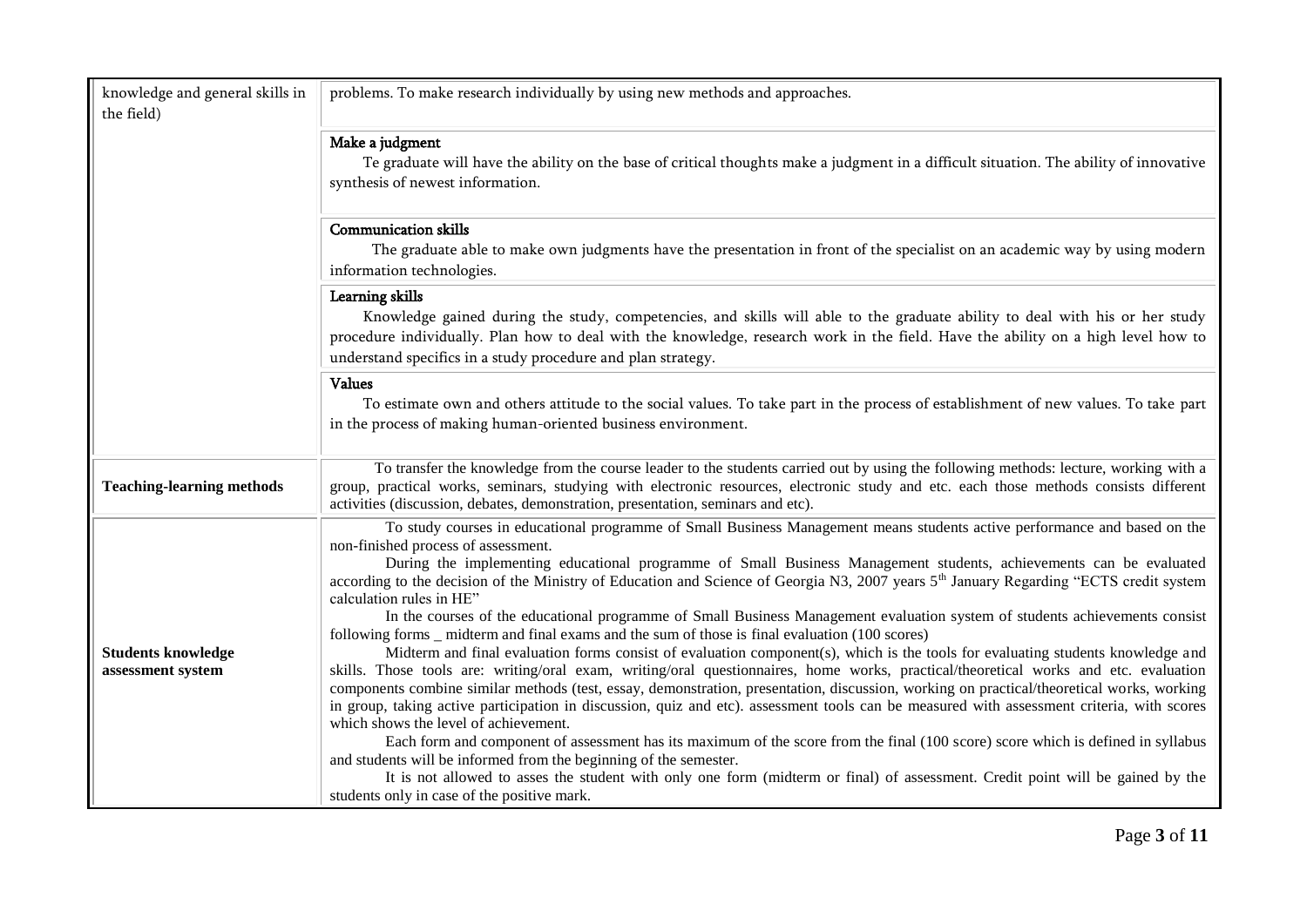|                                            | The minimum score of the components of midterm and final evaluation must not exceed 60% of middle evaluations and 60% for                                                                     |
|--------------------------------------------|-----------------------------------------------------------------------------------------------------------------------------------------------------------------------------------------------|
|                                            | the final exam. Head of each course will inform students about minimal competences of middle and final evaluation in the concrete syllabus                                                    |
|                                            | at the beginning of the semester.<br>Assessment system forms:                                                                                                                                 |
|                                            | Five types of positive grade:                                                                                                                                                                 |
|                                            | (A) excellent $-91-100$ points                                                                                                                                                                |
|                                            | (B) very good $-81-90$ points of maximum grade                                                                                                                                                |
|                                            | $(C)$ good $-71-80$ points of maximum grade;                                                                                                                                                  |
|                                            | (D) satisfactory $-61-70$ points of maximum grade;                                                                                                                                            |
|                                            | (E) acceptable $-51-60$ points of maximum grade                                                                                                                                               |
|                                            | Two types of negative grade;                                                                                                                                                                  |
|                                            | (FX) fail with exam - 41-50 points of maximum grade, which means that student needs some more time before passing the exam and<br>will be given chance to pass the additional exam once again |
|                                            | (F) fail - 40 points and less of maximum grade, it means that the work done by the student is not acceptable and he/she has to study the<br>subject anew.                                     |
|                                            | In case of FX grade, the additional exam may be appointed at least 5 calendar days after the announcement of the final exam results.                                                          |
|                                            | the grade got in the additional exam cannot be added to the grade gained during the final exam. score gained in the additional exam is final                                                  |
|                                            | score and will be inserted in the final evaluation. In case of getting 0-50 score as a final assessment after additional exam student will be<br>assessed $F - 0$ score.                      |
| Fields of employability                    | The graduate of the programme of small business management can be employed in small business, public and private sector, on the<br>managerial position in the business sphere.                |
| The chance to proceed with<br>the learning | The graduate will be able to carry on his or her study procedure in the doctoral programme.                                                                                                   |
|                                            | To achieve the learning outcomes defined by the educational programme of Small Business management can be used teaching<br>university infrastructure without limitation like:                 |
|                                            | Teaching/learning auditorium and conference hall with equipment                                                                                                                               |
| The infrastructure of the                  | Library with computers and internet                                                                                                                                                           |
| programme services                         | Classes for computing with continuous internet sources computer programmes adequate for teaching and learning                                                                                 |
|                                            | Different technics and equipment                                                                                                                                                              |
|                                            | Educational programme is guaranteed with the proper literature defined by the syllabus of each course. There are plenty of electronic                                                         |
|                                            | books, scientific works. The library is provided with an electronic catalog of books which is listed on the website of the teaching university.                                               |
| The human resource of the                  | Educational programme of small business management is secured with the proper human resource. Academic and some invited staff                                                                 |
| educational programme                      | of teaching university deal with subjects defined by the programme. (full information about staff can be seen in the list attached)                                                           |

# Structure of the programme

Small business management programme consists of: :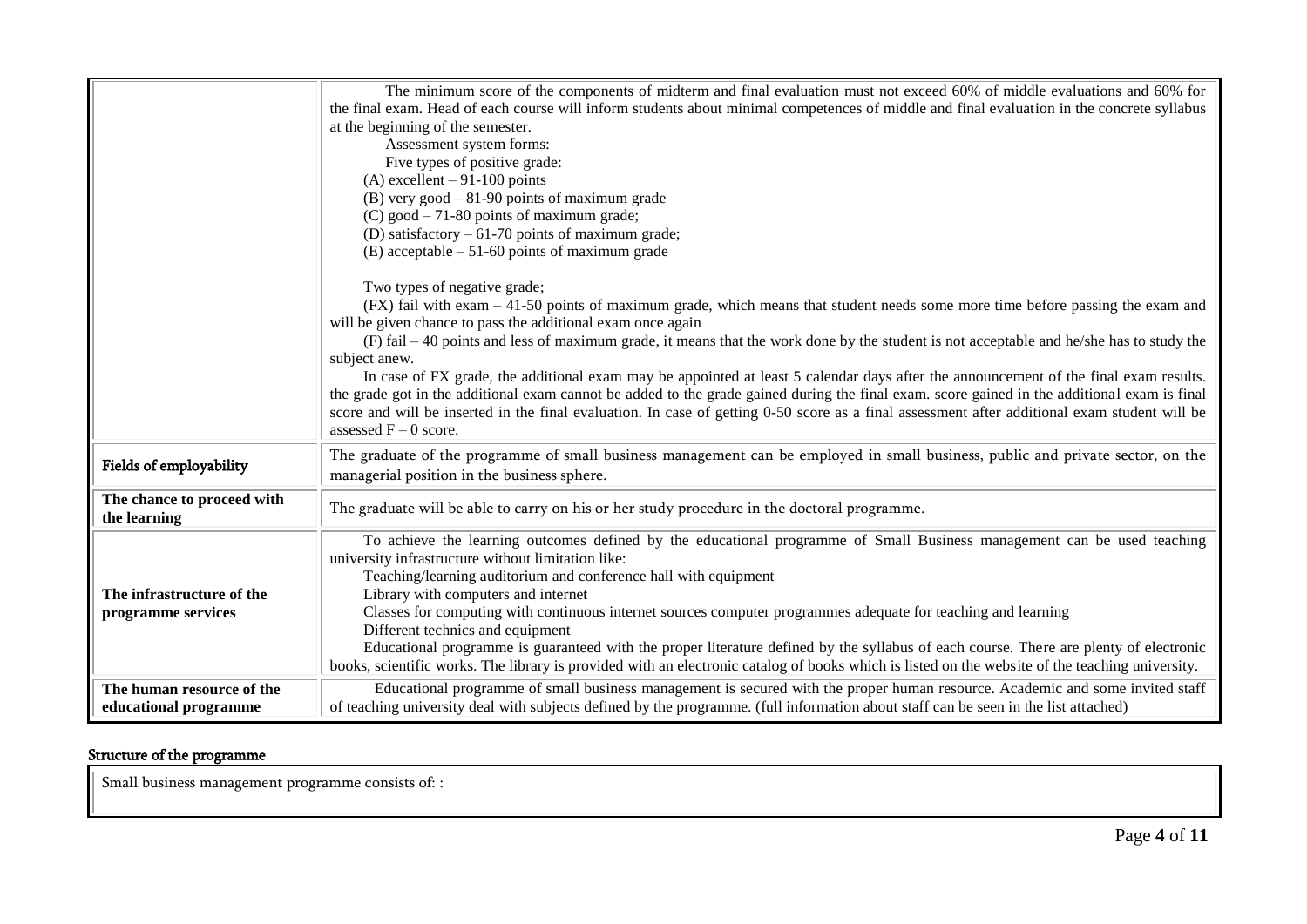| Obligatory subjects _ 62 credits.<br>Elective subjects 28 credits.<br>Industrial practice 5 credits<br>Research component _ 25 credits. |                                                                                                                                                                                                                                                                                                                        |
|-----------------------------------------------------------------------------------------------------------------------------------------|------------------------------------------------------------------------------------------------------------------------------------------------------------------------------------------------------------------------------------------------------------------------------------------------------------------------|
| Obligatory subjects _ 62<br>credits                                                                                                     | Obligatory subjects 62 credits which are the combination of separate subjects mainly oriented to give to the students the knowledge and<br>competencies defined by learning outcomes. Within those subjects, students will gain the skills of making a judgment, communication skills<br>and skills of forming values. |
| Elective subjects 28<br>credits                                                                                                         | Students will have the possibility to enhance their knowledge in the field                                                                                                                                                                                                                                             |
| Industrial<br>practice<br>5.<br>credits                                                                                                 | Students will have industrial practice                                                                                                                                                                                                                                                                                 |
| Research component _ 25<br>credits                                                                                                      | The master thesis which is oriented to give the student's research skills.                                                                                                                                                                                                                                             |

#### Programme workload

 $\overline{a}$ 

|       |         |              |                            | ECTS credits/hours <sup>1</sup> |        |         |    |                     | Students workload <sup>2</sup> |              |  |
|-------|---------|--------------|----------------------------|---------------------------------|--------|---------|----|---------------------|--------------------------------|--------------|--|
|       |         |              |                            |                                 | I year | II year |    |                     |                                |              |  |
| $N_2$ | CODE    | Prerequisite |                            | semester                        |        |         |    | $\text{urs}^3$<br>ā | Independent                    |              |  |
|       |         |              |                            |                                 | П      | III     | IV |                     | hours <sup>4</sup>             |              |  |
|       |         |              | Subject / module           |                                 |        |         |    | Contac              |                                |              |  |
|       |         |              | obligatory subjects        | 22                              | 20     | 20      | 30 |                     |                                |              |  |
|       | SBM02.1 | Without      | Modern business strategies | 6/150                           |        |         |    | 49                  | 101                            | 6.           |  |
| 2.    | SBM02.2 | Without      | Research methods           | 6/150                           |        |         |    | 49                  | 101                            | <sub>n</sub> |  |
| 3.    | SBM02.3 | Without      | Small business management  | 6/150                           |        |         |    | 49                  | 101                            | 6            |  |

<sup>&</sup>lt;sup>1</sup>Unit, which expresses students workload and to gain it possible after learning outcomes achievement.

<sup>&</sup>lt;sup>2</sup>Time, which is needed to achieve the learning outcomes. Student's workload is based on contact and individual hours

<sup>&</sup>lt;sup>3</sup>Estimated time for students workload with an enrollment of leader of course

<sup>4</sup>Estimated time for students workload without enrollment of leader of course (home works and time for exam preparation)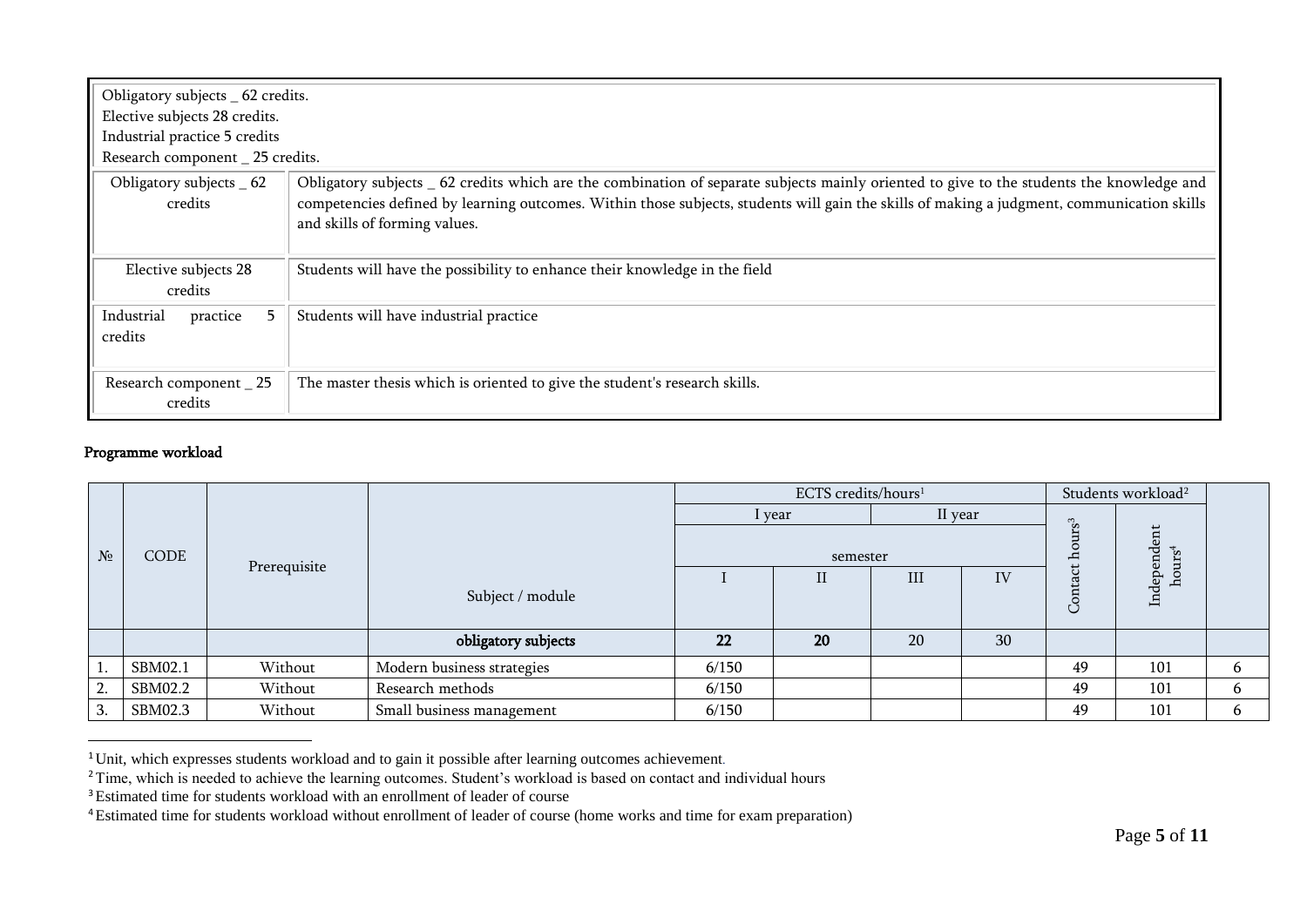|        |                |                                    |                                     |                | ECTS credits/hours <sup>1</sup> |                | Students workload <sup>2</sup> |                            |                    |                         |
|--------|----------------|------------------------------------|-------------------------------------|----------------|---------------------------------|----------------|--------------------------------|----------------------------|--------------------|-------------------------|
|        |                |                                    |                                     | I year         |                                 | II year        |                                |                            |                    |                         |
|        |                |                                    |                                     |                |                                 |                |                                | Contact hours <sup>3</sup> | Independent        |                         |
| $N_2$  | CODE           | Prerequisite                       |                                     |                | semester                        |                |                                |                            | hours <sup>4</sup> |                         |
|        |                |                                    | Subject / module                    | $\mathbf I$    | $\rm II$                        | $\rm III$      | IV                             |                            |                    |                         |
|        |                |                                    |                                     |                |                                 |                |                                |                            |                    |                         |
| 4.     | SBM02.4        | Without                            | <b>Business Law</b>                 | 4/100          |                                 |                |                                | 49                         | 51                 | $\overline{4}$          |
| 5.     | SBM02.5        | Without                            | Organizational behavior             |                | 6/150                           |                |                                | 49                         | 101                | 6                       |
| 6.     | SBM02.6        | SBM02.3                            | Marketing in small business         |                | 4/100                           |                |                                | 35                         | 65                 | $\overline{4}$          |
| 7.     | SBM02.7        | Without                            | Managerial calculation              |                | 6/150                           |                |                                | 49                         | 101                | 6                       |
| 8.     | <b>SBM02.8</b> | SBM02.1                            | Innovative management               |                | 4/100                           |                |                                | 49                         | 51                 | $\overline{\mathbf{4}}$ |
| 9.     | SBM02.9        | SBM02.6                            | advertisement in the small business |                |                                 | 4/100          |                                | 35                         | 65                 | $\overline{4}$          |
| $10\,$ | SBM02.10       | SBM02.7                            | Financial management                |                |                                 | 6/150          |                                | 49                         | 101                | 6                       |
|        |                |                                    |                                     |                |                                 |                |                                |                            |                    |                         |
| 11     | SBM02.11       | Without                            | Investigation management            |                |                                 | 5/125          |                                | 49                         | 76                 | 5                       |
|        |                |                                    |                                     |                |                                 |                |                                |                            |                    |                         |
| 12     | SBM02.12       | SBM02.1                            | International management            |                |                                 | 5/125          |                                | 49                         | 76                 | 5                       |
| 13     | SBM02.13       | SBM02.1 SBM02.2                    | Industrail practice                 |                |                                 |                | 5/125                          | 94                         | 31                 | 5                       |
|        |                | SBM02.3 SBM02.4                    |                                     |                |                                 |                |                                |                            |                    |                         |
|        |                | SBM02.5 SBM02.6<br>SBM02.7 SBM02.8 |                                     |                |                                 |                |                                |                            |                    |                         |
|        |                | SBM02.9 SBM02.10                   |                                     |                |                                 |                |                                |                            |                    |                         |
| 14     | SBM02.14       | SBM02.1 SBM02.2                    | Master thesis                       |                |                                 |                | 25/625                         | 48                         | 577                | 25                      |
|        |                | SBM02.3 SBM02.5                    |                                     |                |                                 |                |                                |                            |                    |                         |
|        |                | SBM02.9 SBM02.10                   |                                     |                |                                 |                |                                |                            |                    |                         |
|        |                |                                    | <b>Elective subjects</b>            | 8              | $10\,$                          | $10\,$         |                                |                            |                    |                         |
| 1.     | SBM02.         | SBM02.1                            | Anticrisis management               |                | $\mathbf X$                     | $\mathbf X$    |                                | 35                         | 65                 | $\overline{4}$          |
|        | 15             |                                    |                                     |                |                                 |                |                                |                            |                    |                         |
| 2.     | SBM02.16       | Without                            | Economical politics                 | $\overline{X}$ | $\mathbf X$                     | $\mathbf X$    |                                | 49                         | 76                 | 5                       |
| 3.     | SBM02.17       | Without                            | Leadership and group management     | $\mathbf X$    | $\overline{X}$                  | $\mathbf X$    |                                | 35                         | 65                 | $\overline{4}$          |
| 4.     | SBM02.18       | SBM02.1                            | Quality management                  |                | $\mathbf X$                     | $\mathbf X$    |                                | 49                         | 51                 | $\overline{4}$          |
| 5.     | SBM02.19       | Without                            | Public Relation                     | $\mathbf X$    | $\mathbf X$                     | $\mathbf X$    |                                | 49                         | 76                 | 5                       |
| 6.     | SBM02.20       | Without                            | Econometrics                        | $\mathbf X$    | $\mathbf X$                     | $\mathbf X$    |                                | 49                         | 76                 | 5                       |
| 7.     | SBM02.21       | SBM02.1                            | Knowledge management                |                | $\mathbf X$                     | $\overline{X}$ |                                | 35                         | 65                 | $\overline{4}$          |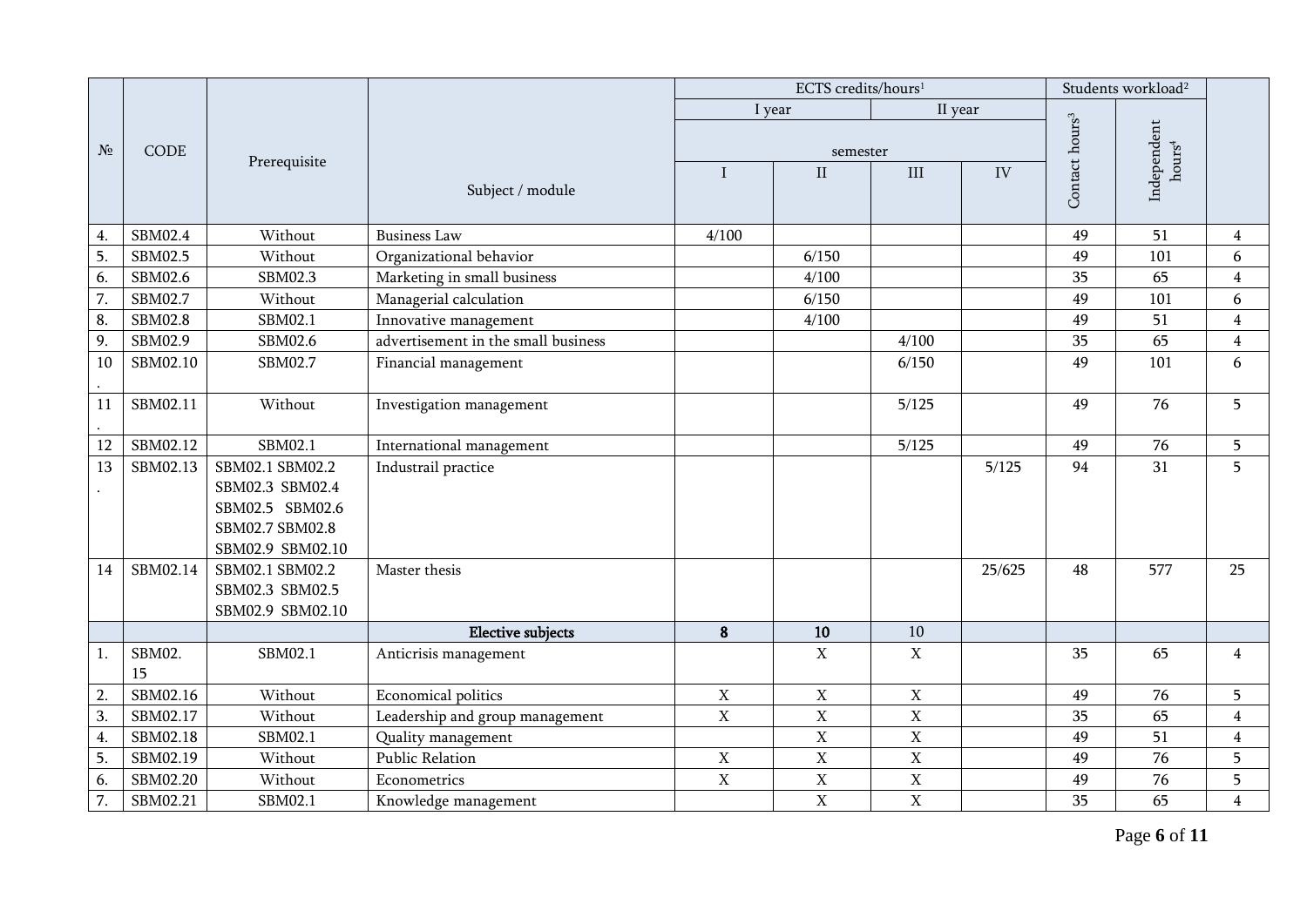|               |          |          |                          |        | ECTS credits/hours <sup>1</sup> |     |         |                    | Students workload <sup>2</sup>    |   |
|---------------|----------|----------|--------------------------|--------|---------------------------------|-----|---------|--------------------|-----------------------------------|---|
|               |          |          |                          | I year |                                 |     | II year |                    |                                   |   |
| $N_2$<br>CODE |          |          | Prerequisite             |        | semester                        |     |         | hours <sup>3</sup> | Independent<br>hours <sup>4</sup> |   |
|               |          |          | Subject / module         |        | $\mathbf{I}$                    | III | IV      | Contact            |                                   |   |
| 8.            | SBM02.22 | Without  | <b>Agrarian Business</b> | X      | X                               | X   |         | 35                 | 65                                | 4 |
| 9.            | SBM02.23 | Without  | Tourism management       | X      | X                               | X   |         | 49                 | 51                                | 4 |
| 10            | SBM02.24 | SBM02.1  | Banking management       |        | X                               |     |         | 49                 | 76                                | 5 |
|               |          |          |                          |        |                                 |     |         |                    |                                   |   |
|               |          | Semester | 30                       | 30     | 30                              | 30  |         |                    |                                   |   |
|               | Year     |          |                          |        | 60                              | 60  |         |                    |                                   |   |
|               |          |          |                          |        |                                 |     |         |                    |                                   |   |

# Learning outcomes mapping

|<br>|

|    |         |                             |                   |                                  | Competencies    |                         |                    |        |
|----|---------|-----------------------------|-------------------|----------------------------------|-----------------|-------------------------|--------------------|--------|
| #  | Code    | Subject<br>Knowledge        |                   | dge<br>Applying<br>∾<br>$\rm km$ | Making judgment | Communication<br>skills | skills<br>Learning | Values |
|    |         | obligatory subjects         |                   |                                  |                 |                         |                    |        |
|    | SBM02.1 | Modern business strategies  | $\mathbf{v}$<br>л | X                                | X               | X                       | X                  | X      |
| 2. | SBM02.2 | Research methods            | X                 | X                                | X               | X                       | X                  | X      |
| 3. | SBM02.3 | Small business management   | X                 | X                                | X               | X                       | X                  | X      |
| 4. | SBM02.4 | <b>Business Law</b>         | X                 | X                                | X               | X                       | X                  | X      |
| כ. | SBM02.5 | Organizational behavior     | X                 | Χ                                | X               | X                       | X                  |        |
| 6. | SBM02.6 | Marketing in small business | $\mathbf{v}$<br>A | X                                | X               | X                       | $\mathbf v$<br>A   |        |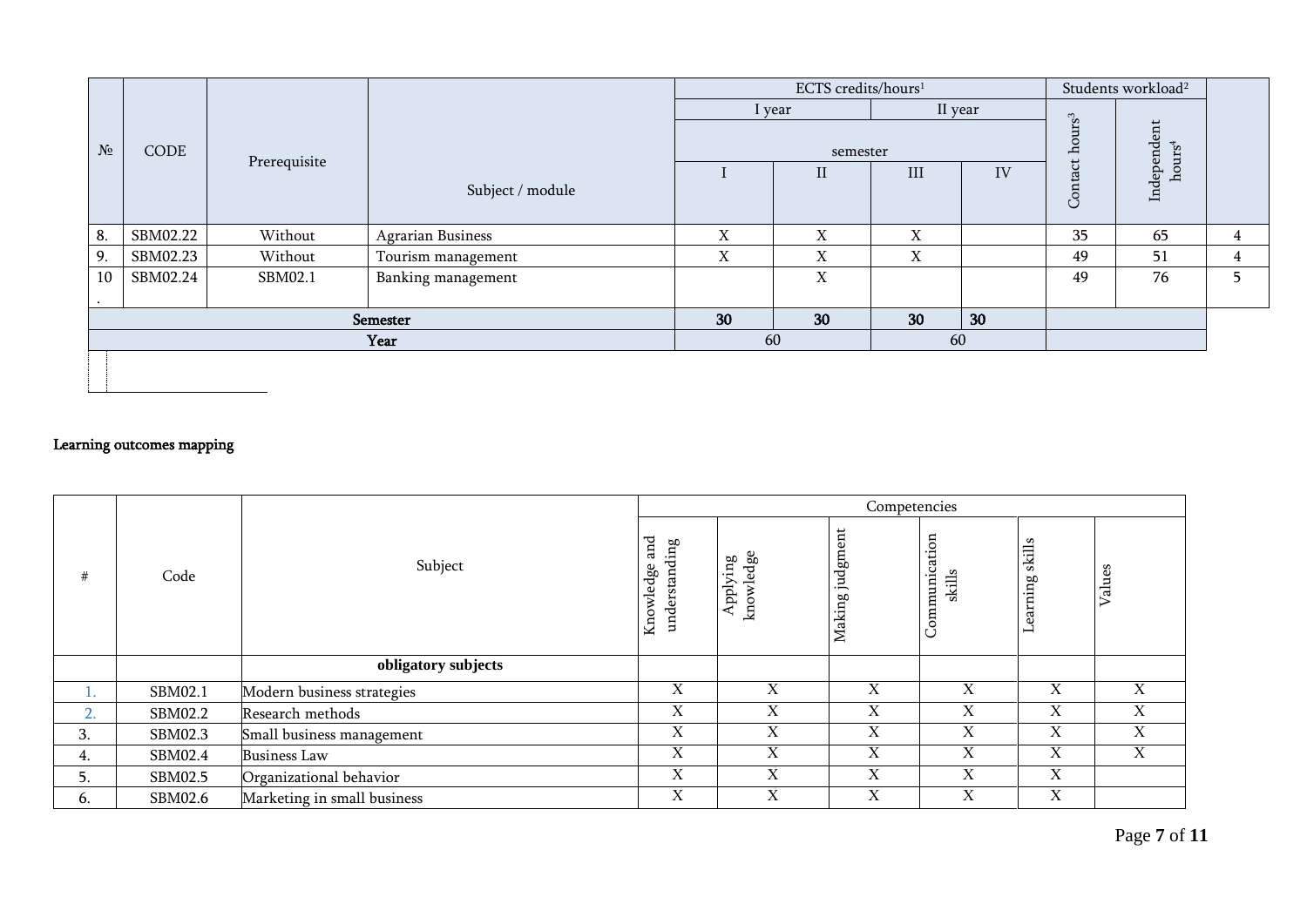| 7.  | SBM02.7  | Managerial calculation              | X                     | X                         | X                     | $\boldsymbol{\mathrm{X}}$ |                           |                           |
|-----|----------|-------------------------------------|-----------------------|---------------------------|-----------------------|---------------------------|---------------------------|---------------------------|
| 8.  | SBM02.8  | Innovative management               | $\overline{\text{X}}$ | $\overline{\text{X}}$     | $\overline{\text{X}}$ | $\overline{X}$            | $\overline{\text{X}}$     | $\overline{X}$            |
| 9.  | SBM02.9  | advertisement in the small business | X                     | $\boldsymbol{\mathrm{X}}$ |                       | X                         | X                         | $\mathbf X$               |
| 10. | SBM02.10 | Financial management                | X                     | $\boldsymbol{\mathrm{X}}$ | X                     | $\mathbf X$               | X                         |                           |
| 11. | SBM02.11 | Investition management              | X                     | X                         | X                     | X                         | X                         |                           |
| 12. | SBM02.12 | International management            | X                     | X                         | X                     | X                         | X                         |                           |
| 13. | SBM02.13 | Industrail practice                 | X                     | X                         | X                     | $\mathbf X$               | X                         | $\boldsymbol{\mathrm{X}}$ |
| 14. | SBM02.14 | Master thesis                       | X                     | X                         | X                     | X                         | X                         | $\mathbf X$               |
|     |          | <b>Elective subjects</b>            |                       |                           |                       |                           |                           |                           |
| 15. | SBM02.15 | Anticrisis management               | X                     | $\boldsymbol{\mathrm{X}}$ | $\mathbf X$           | X                         |                           |                           |
| 16. | SBM02.16 | <b>Economical politics</b>          | X                     | X                         | X                     |                           | X                         |                           |
| 17. | SBM02.17 | Leadership and group management     | X                     | $\boldsymbol{\mathrm{X}}$ | X                     | $\boldsymbol{\mathrm{X}}$ | $\boldsymbol{\mathrm{X}}$ | $\mathbf X$               |
| 18. | SBM02.18 | Quality management                  | X                     | $\boldsymbol{\mathrm{X}}$ | X                     | X                         | X                         | $\mathbf X$               |
| 19. | SBM02.19 | <b>Public Relation</b>              | X                     | $\boldsymbol{\mathrm{X}}$ | X                     | $\boldsymbol{\mathrm{X}}$ | X                         | $\mathbf X$               |
| 20. | SBM02.20 | Econometrics                        | X                     | X                         | X                     | X                         | X                         |                           |
| 21. | SBM02.21 | Knowledge management                | X                     | X                         | X                     | X                         | X                         | X                         |
| 22. | SBM02.22 | Agrarian Business                   | $\overline{\text{X}}$ | $\overline{\text{X}}$     | $\overline{\text{X}}$ | $\overline{X}$            |                           |                           |
| 23. | SBM02.23 | Tourism management                  | X                     | X                         | X                     | X                         |                           |                           |
| 24. | SBM02.24 | Banking management                  | X                     | X                         | X                     | $\boldsymbol{\mathrm{X}}$ | X                         | $\mathbf X$               |

# Information about the head of the programme

| Name Surname               | Nino Makatsaria     |                   |        |                                |  |  |  |  |  |
|----------------------------|---------------------|-------------------|--------|--------------------------------|--|--|--|--|--|
| Position                   | Associate professor |                   |        |                                |  |  |  |  |  |
| <b>Contact information</b> | Telephone:          | +995 593 53 20 10 | email: | <u>ninomaqacaria@gmail.com</u> |  |  |  |  |  |

# Information about the assistant of the head of the programme

| Name surname | Maia Gonashvili   |
|--------------|-------------------|
| Position     | Invited professor |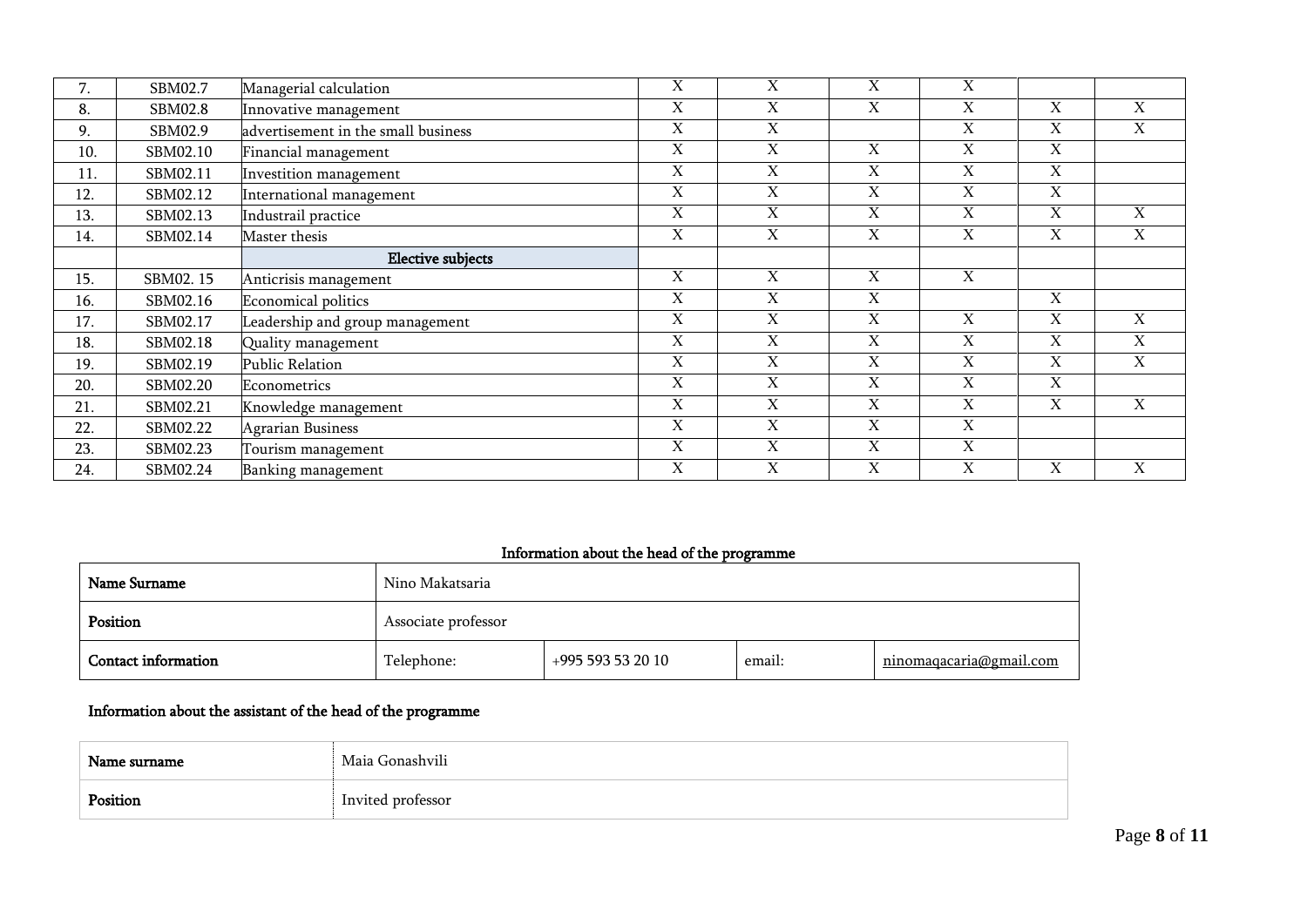| `tıon<br><b>Informar</b> | ימ<br>$\sim$<br>one | eman. | .<br>com<br>$\alpha$<br>iashvili@v<br>mava |
|--------------------------|---------------------|-------|--------------------------------------------|
|--------------------------|---------------------|-------|--------------------------------------------|

### Information about the human resource

| $\mathbf{N}^{\mathsf{o}}$ | Obligatory subjects            | Name surname                      | Degree, position                                               |
|---------------------------|--------------------------------|-----------------------------------|----------------------------------------------------------------|
| -1                        | Modern business strategies     | Gela Svirava                      | Ph.D. of economics, professor                                  |
| $\overline{2}$            | Research methods               | Tamar Beridze                     | Ph.D. of technics, invited specialist                          |
| 3                         | Small business management      | Nino Makatsaria                   | Ph.D. of economics, Associate Professor                        |
| 4                         | <b>Business Law</b>            | Beka Kantaria<br>Irakli Abshilava | Ph.D. of Law, invited specialist<br>Jurist, invited specialist |
| 5                         | Organizational behavior        | Maia Gonashvili                   | Ph.D. of economics, invited specialist                         |
| 6                         | Marketing in small business    | Maia Soselia                      | Ph.D. of economics, Associate Professor                        |
| 7                         | Managerial calculation         | Tamar Rostiashvili                | Ph.D. of economics, Associate Professor                        |
| 8                         | Innovative management          | Lasha Narsia                      | Ph.D of economics, invited specialist                          |
| 9                         | advertisment in small business | Tamar Beridze                     | Ph.D. of thecnics, invited specialist                          |
| 10                        | Financial management           | Tamar Rostiashvili                | Ph.D. of economics, Associate Professor                        |
| 11                        | Investition management         | Giuli Ekhvaia                     | Ph.D. of Economics, invited specialist.                        |